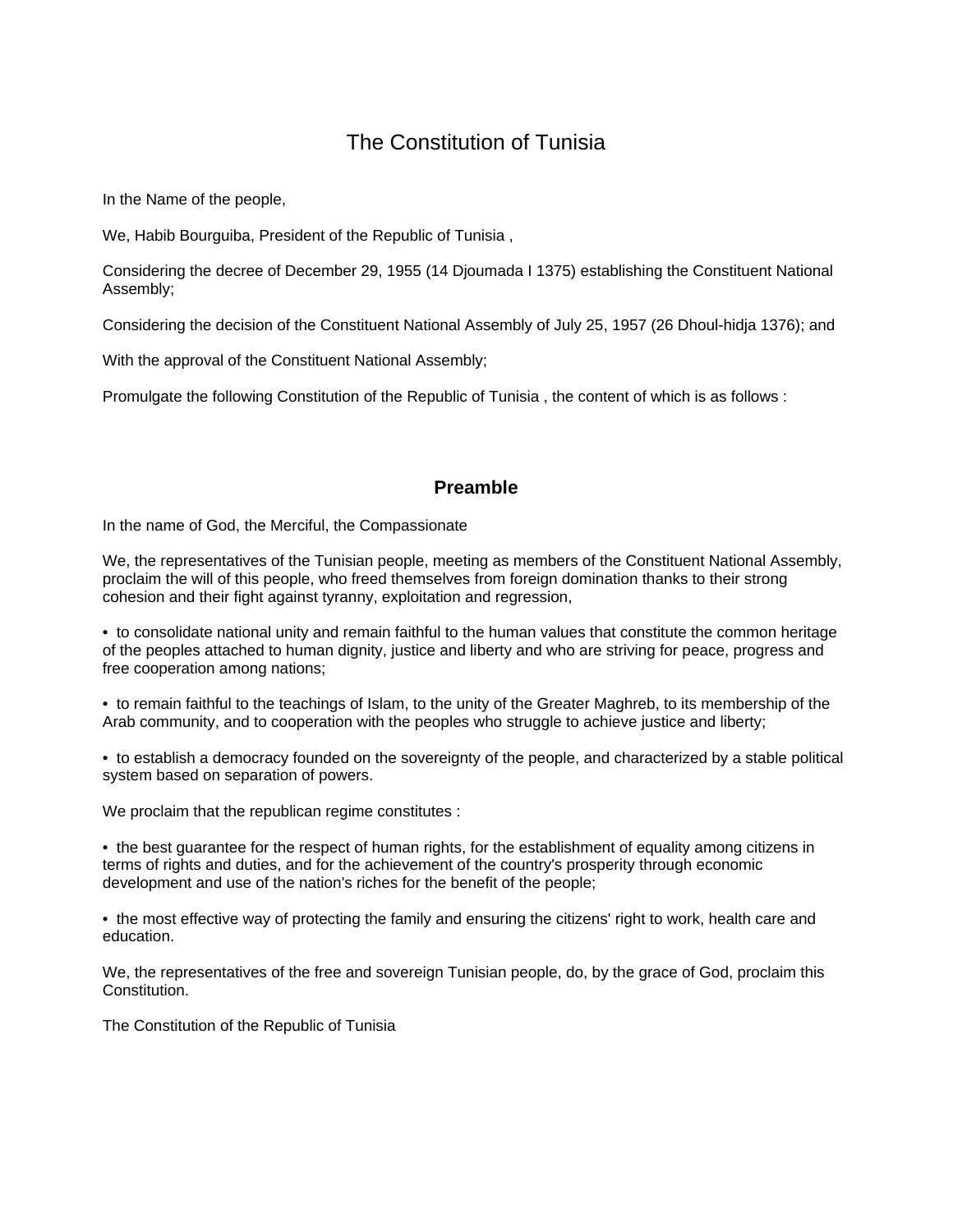# **CHAPTER ONE**

## **General Provisions**

## **Article 1**

Tunisia is a free, independent and sovereign state. Its religion is Islam, its language is Arabic and its type of government is the Republic.

## **Article 2**

The Republic of Tunisia is a part of the Great Arab Maghreb, an entity which it endeavors to unify within the framework of mutual interests.

Treaties signed to this end which might cause any modification in this Constitution shall be submitted to referendum by the President of the Republic following their adoption by the Chamber of Deputies in the forms and according to the terms specified by the Constitution.

## **Article 3**

Sovereignty belongs to the Tunisian people, who exercise it in accordance with the Constitution.

## **Article 4**

The flag of the Republic of Tunisia is red, and, according to the terms defined by law, bears in its midst a white circle in which is inscribed a five-pointed red star surrounded by a red crescent. The motto of the republic is: Freedom, Order, Justice.

## **Article 5**

The Republic of Tunisia shall guarantee fundamental freedoms and human rights in their universality, comprehensiveness, complementarity and interdependence.

The Republic of Tunisia shall be founded upon the principles of the rule of law and pluralism and shall strive to promote human dignity and to develop the human personality.

The state and society shall strive to entrench the values of solidarity, mutual assistance and tolerance among individuals, social categories and generations.

The Republic of Tunisia shall guarantee the inviolability of the human person and freedom of conscience, and defends the free practice of religious beliefs provided this does not disturb public order.

## **Article 6**

All citizens have the same rights and obligations. All are equal before the law.

## **Article 7**

Citizens exercise all their rights in the forms and according to the terms provided for by law. The exercise of these rights can be limited only by laws enacted to protect the rights of others, the respect of public order, national defense, the development of the economy and social progress.

## **Article 8**

Freedom of opinion, expression, the press, publication, assembly and association are guaranteed and exercised according to the terms defined by the law. The right to organize in trade unions is guaranteed.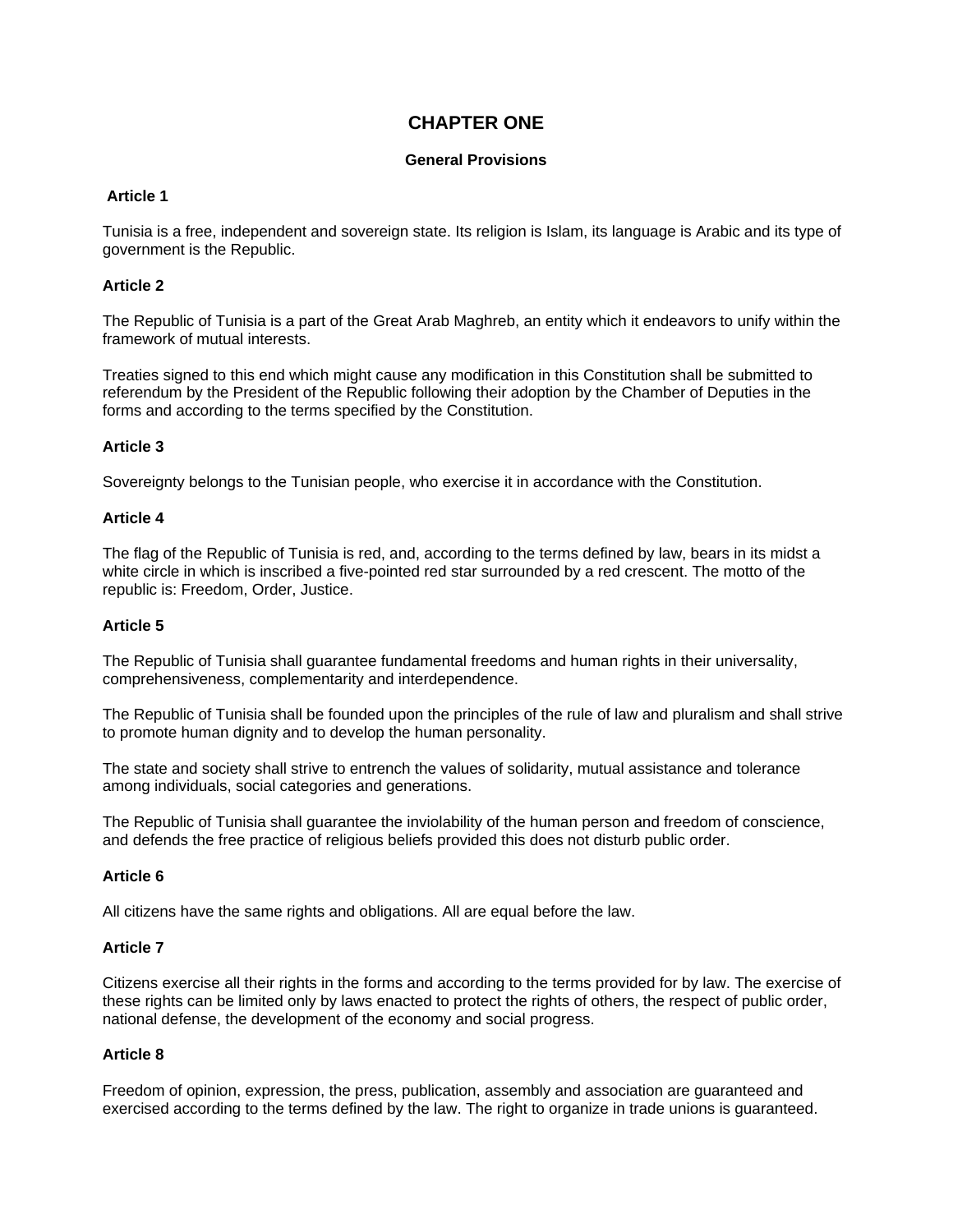Political parties contribute to supervising citizens, in order to organize their participation in political life, and they should be established on democratic foundations. Political parties must respect the sovereignty of the people, the values of the republic, human rights, and the principles pertaining to personal status.

Political parties pledge to prohibit all forms of violence, fanaticism, racism and discrimination.

No political party may take religion, language, race, sex or region as the foundation for its principles, objectives, activity or programs.

It is prohibited for any party to be dependent upon foreign parties or interests.

The law sets the rules governing the establishment and organization of parties.

#### **Article 9**

The inviolability of the home, the confidentiality of correspondence and the protection of personal data shall be guaranteed, save in exceptional cases prescribed by law.

#### **Article 10**

Every citizen has the right to move freely within the country, to leave it, and to take up residence within the limits established by the law.

#### **Article 11**

No citizen can be banished from the country or prevented from returning to it.

### **Article 12**

Police custody shall be subject to judicial control and preventive detention shall be exercised only following judicial instruction. It is forbidden to place any individual in arbitrary police custody or preventive detention.

An accused person is presumed innocent until his guilt has been proven through a procedure that offers him the guarantees that are indispensable for his defense.

## **Article 13**

Sentences are personal and shall be pronounced only by virtue of a law issued prior to the punishable act, except in the case of a more favorable law.

Those deprived of freedom shall be treated humanely and their dignity shall be respected, in compliance with the conditions laid down by law.

#### **Article 14**

The right of ownership is guaranteed. It is exercised within the limits provided for by the law.

## **Article 15**

It is the duty of each citizen to protect the country and to safeguard its independence, its sovereignty and the integrity of the national territory.

It is each citizen's sacred duty to defend the nation.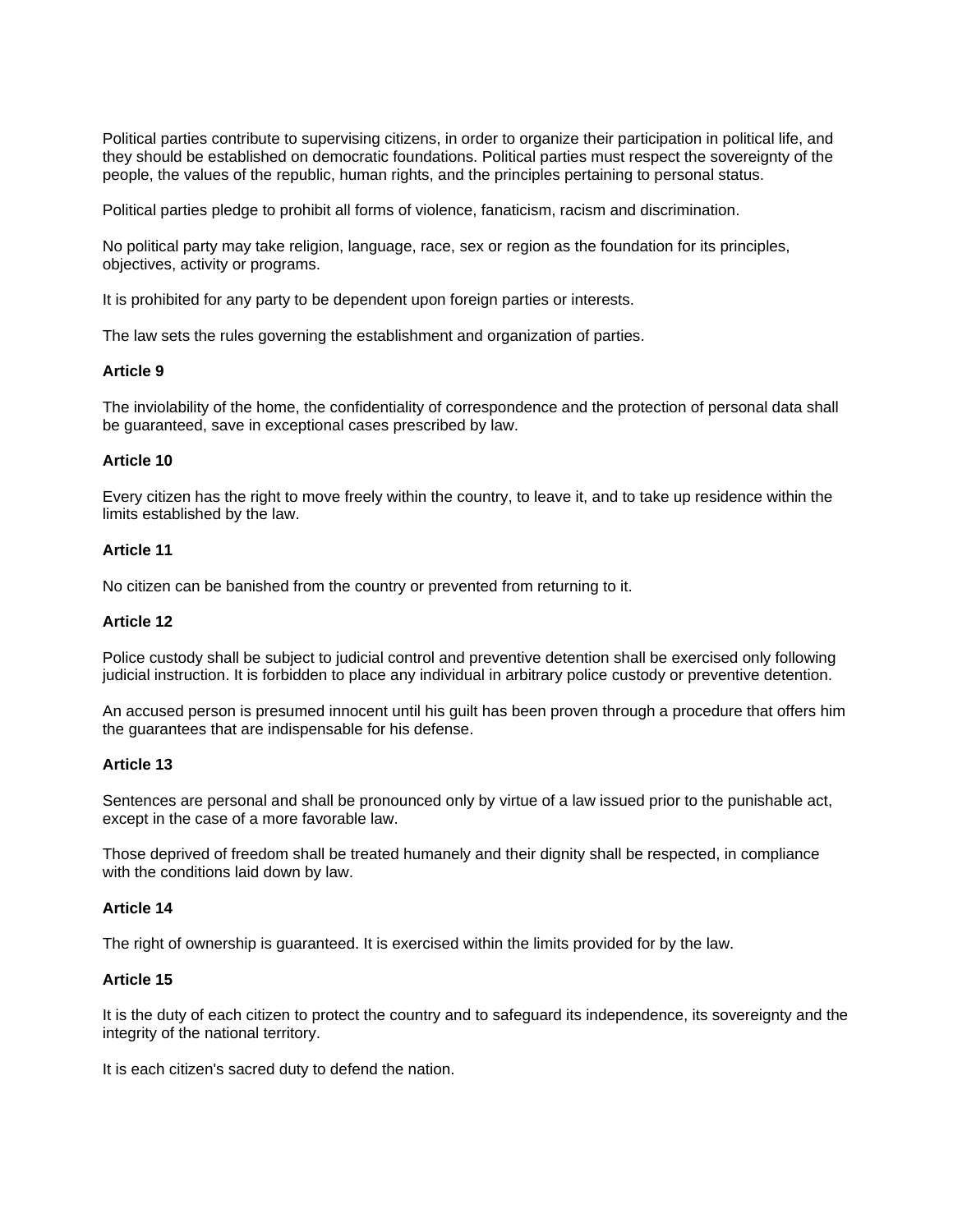It is the duty of every individual to pay taxes and to make an equitable contribution to public expenditures.

## **Article 17**

Political refugees cannot be extradited.

# **CHAPTER II**

## **The Legislative Power**

### **Article 18**

The people shall exercise the legislative power through the Chamber of Deputies, the Chamber of Advisors, or by means of a referendum.

The members of the Chamber of Deputies are elected by universal, free, direct, and secret vote in accordance with the methods and terms set by the Electoral Code.

## **Article 19**

The Chamber of Advisors is composed of advisors whose number shall not exceed that of two-thirds of the members of the Chamber of Deputies. The Electoral Code shall determine the procedure for setting the number every six years, on the basis of the number of members of the Chamber of Deputies in office.

The members of the Chamber of Advisors shall be designated as follows :

One or two members from each governorate, according to population, shall be elected at the regional level, from among the elected members of local authorities.

One-third of the members shall be elected at the national level from among employers, farmers and workers. Candidates shall be put proposed by the concerned professional organizations, from lists comprising at least twice the number of seats allocated for each category. Seats are distributed equally among the concerned sectors.

The members of the Chamber of Advisors are elected by free and secret ballot by the elected members of local authorities.

The Electoral Code defines the methods and terms concerning the election of the members of the Chamber of Advisors.

The remaining members of the Chamber of Advisors are appointed by the President of the Republic from prominent figures and holders of positions of responsibility at national level.

The members of the Chamber of Advisors must not be bound by local or sectoral interests.

Concurrent membership of the Chamber of Deputies and of the Chamber of Advisors is not allowed.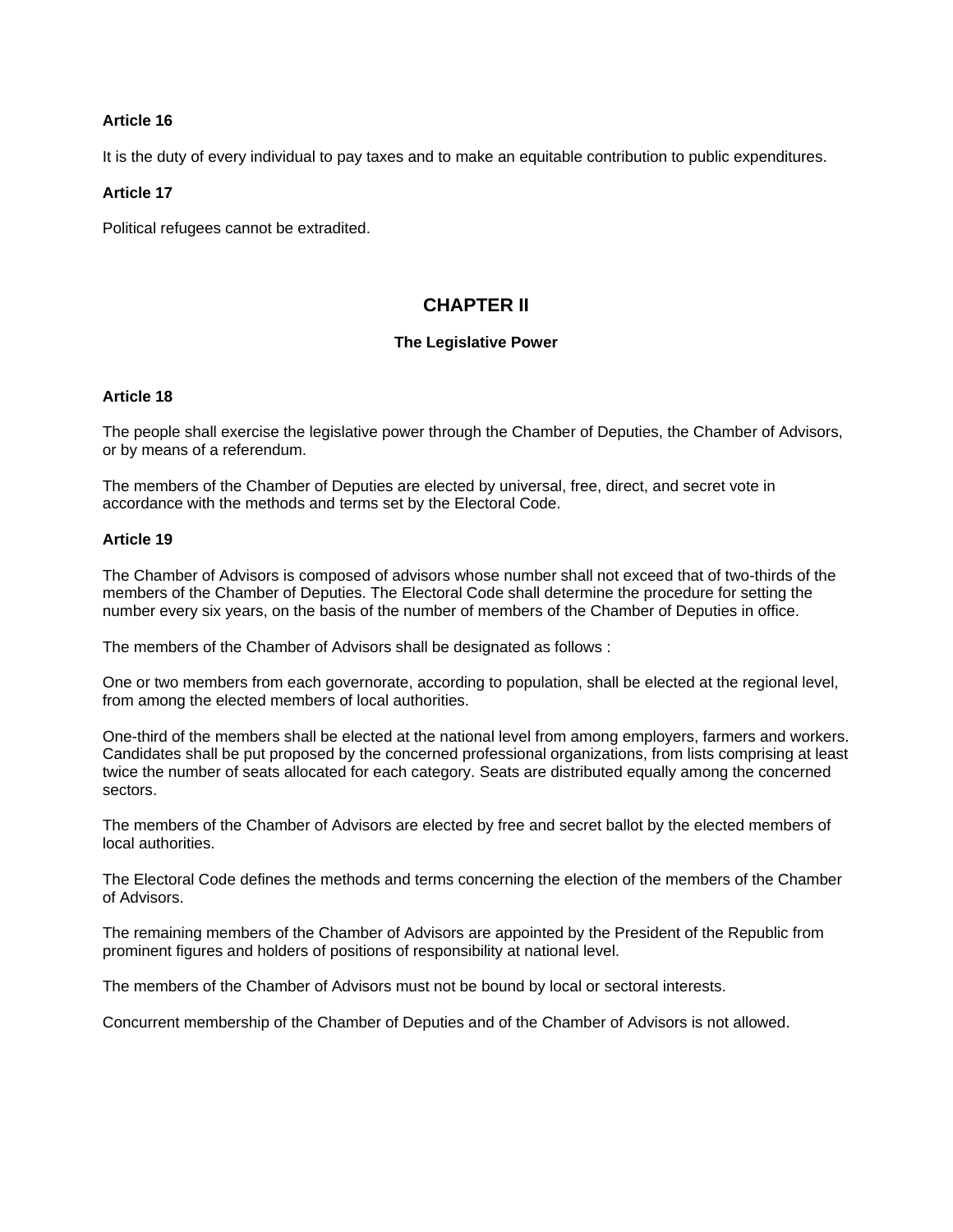Any citizen is eligible to vote who is twenty years old, holds Tunisian nationality for at least five years and fulfills the conditions stipulated in the Electoral Code.

## **Article 21**

Any voter born of a Tunisian father or mother and who is at least twenty-three years of age on the day he submits his candidacy, is eligible for election to the Chamber of Deputies.

A candidate to the Chamber of Advisors must be born of a Tunisian father or mother; he must also be at least forty years of age on the day he submits his candidacy, and he must be a voter.

These conditions apply to all the members of the Chamber of Advisors.

A candidate to the Chamber of Advisors must also have, as the case may be, a professional capacity entitling him to stand as candidate for the sector of employers, farmers or wage-earners.

Each member of the Chamber of Deputies and of the Chamber of Advisors shall, before assuming his functions, take the following oath :

" I swear by God the Almighty to serve my country loyally, to respect the Constitution and to pledge allegiance exclusively to Tunisia ."

## **Article 22**

The Chamber of Deputies is elected for five years during the last thirty days of its mandate.

The term of office for the members of the Chamber of Advisors is six years. Half of its composition is renewed every three years.

## **Article 23**

Should war or imminent peril make it impossible to hold elections, the mandates of the Chamber of Deputies or of the Chamber of Advisors are extended by a law adopted by the Chamber of Deputies, until such time as it is possible to proceed with the elections. In this case, the extension applies to the remaining members of the Chamber of Advisors.

## **Article 24**

The headquarters of the Chamber of Deputies and of the Chamber of Advisors shall be located in Tunis and its suburbs. However, under exceptional circumstances, one of the chambers or both of them may hold their sessions at any other location within the territory of the Republic.

## **Article 25**

Every deputy is the representative of the entire Nation.

## **Article 26**

A member of the Chamber of Deputies or a member of the Chamber of Advisors may not be prosecuted, arrested, or tried for opinions expressed, proposals made, or acts carried out in the exercise of his mandate within each chamber.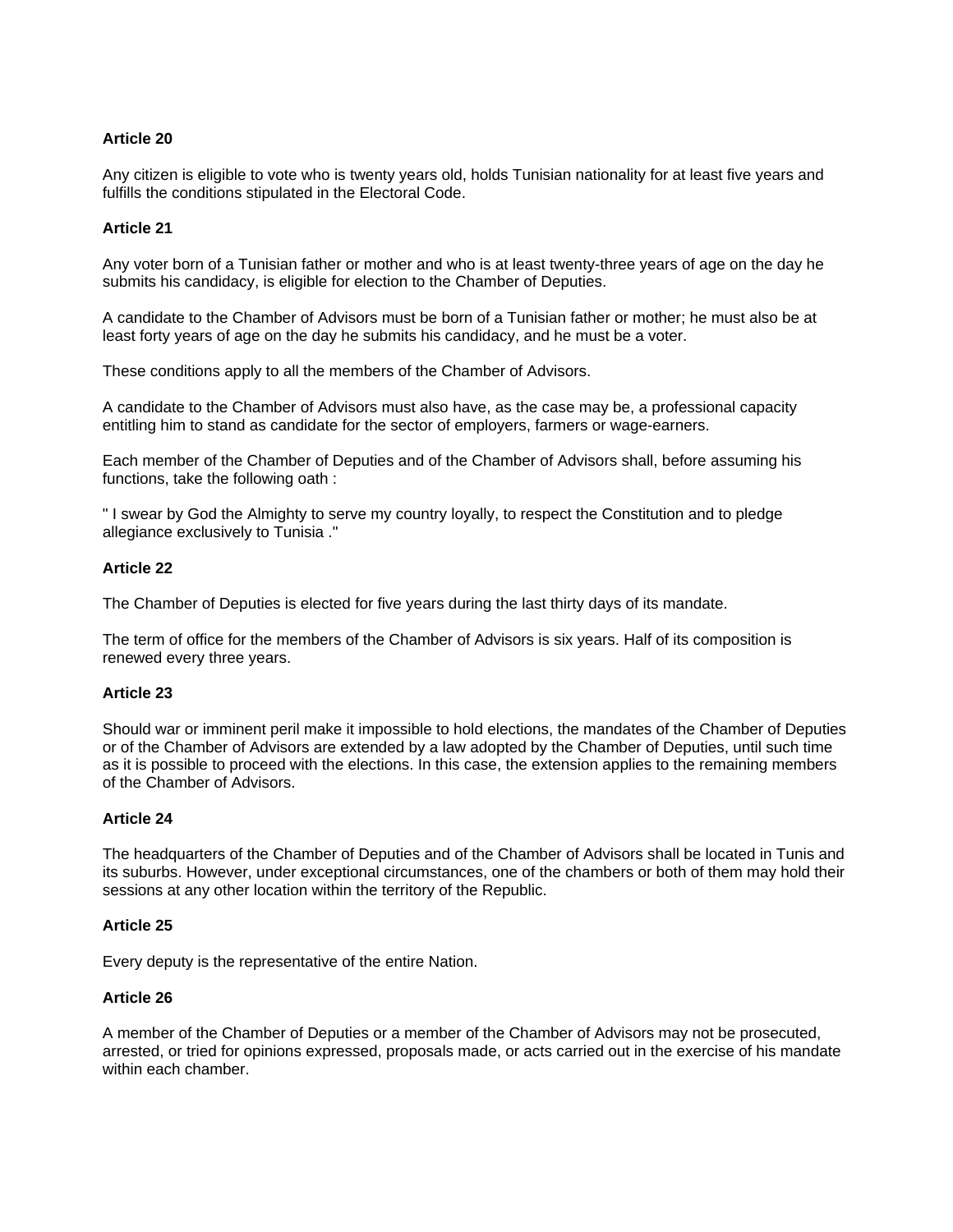No member of the Chamber of Deputies or of the Chamber of Advisors may, during his term of office, be prosecuted or arrested for a crime or misdemeanor, so long as the concerned chamber has not lifted the immunity protecting him.

In the event of flagrante delicto, however, a deputy may be placed under arrest. The concerned chamber must be informed without delay. The detention is suspended if the concerned chamber so requests.

During its recess, the concerned chamber is replaced by its bureau.

## **Article 28**

The Chamber of Deputies and the Chamber of Advisors exercise the legislative power, in accordance with the provisions of the Constitution.

The power to initiate laws is shared equally by the President of the Republic and the members of the Chamber of Deputies. Priority is given to bills submitted by the President of the Republic.

Bills submitted by the members of the Chamber of Deputies are not acceptable if their adoption leads to the reduction of public resources or adds new costs or expenses.

These provisions apply also to amendments introduced into the bills.

The Chamber of Deputies and the Chamber of Advisors may authorize the President of the Republic, for a set period of time and for a specific purpose, to issue decrees which he submits, as the case may be, to ratification by the Chamber of Deputies or by both chambers, upon expiration of that period.

The Chamber of Deputies and the Chamber of Advisors adopt organic laws by an absolute majority of its members, and adopt ordinary laws by a majority of the members present. This majority must not be less than one-third of the members of the concerned chamber.

A bill for an organic law may not be submitted to deliberation by the Chamber of Deputies until two weeks after it has been tabled.

Laws considered to be of an organic nature are those specified by Articles 4, 8, 9, 10, 33, 66, 67, 68, 69, 70, 71 and 75 of the Constitution. The Electoral Code is an organic law.

The Chamber of Deputies and the Chamber of Advisors adopt draft finance laws and bills concerning regulation of the budget under the terms stipulated in the organic budget law. If on December 31 the Chamber of Advisors does not adopt the draft finance laws whereas the Chamber of Deputies adopts them before that date, the laws are submitted to the President of the Republic for promulgation.

The budget must be adopted on December 31 at the latest. If the two chambers have not voted on the budget by that date, the provisions of the draft finance laws may be implemented by decree, in renewable quarterly installments.

## **Article 29**

The Chamber of Deputies and the Chamber of Advisors meet each year in ordinary session beginning during the month of October and ending during the month of July. However, the first session of the mandate of the Chamber of Deputies begins during the fortnight following its election. The same deadline applies during the renewal of half of the members of the Chamber of Advisors.

In case the beginning of the first session of the mandate of the Chamber of Deputies coincides with its recess, a fifteen-day session is open.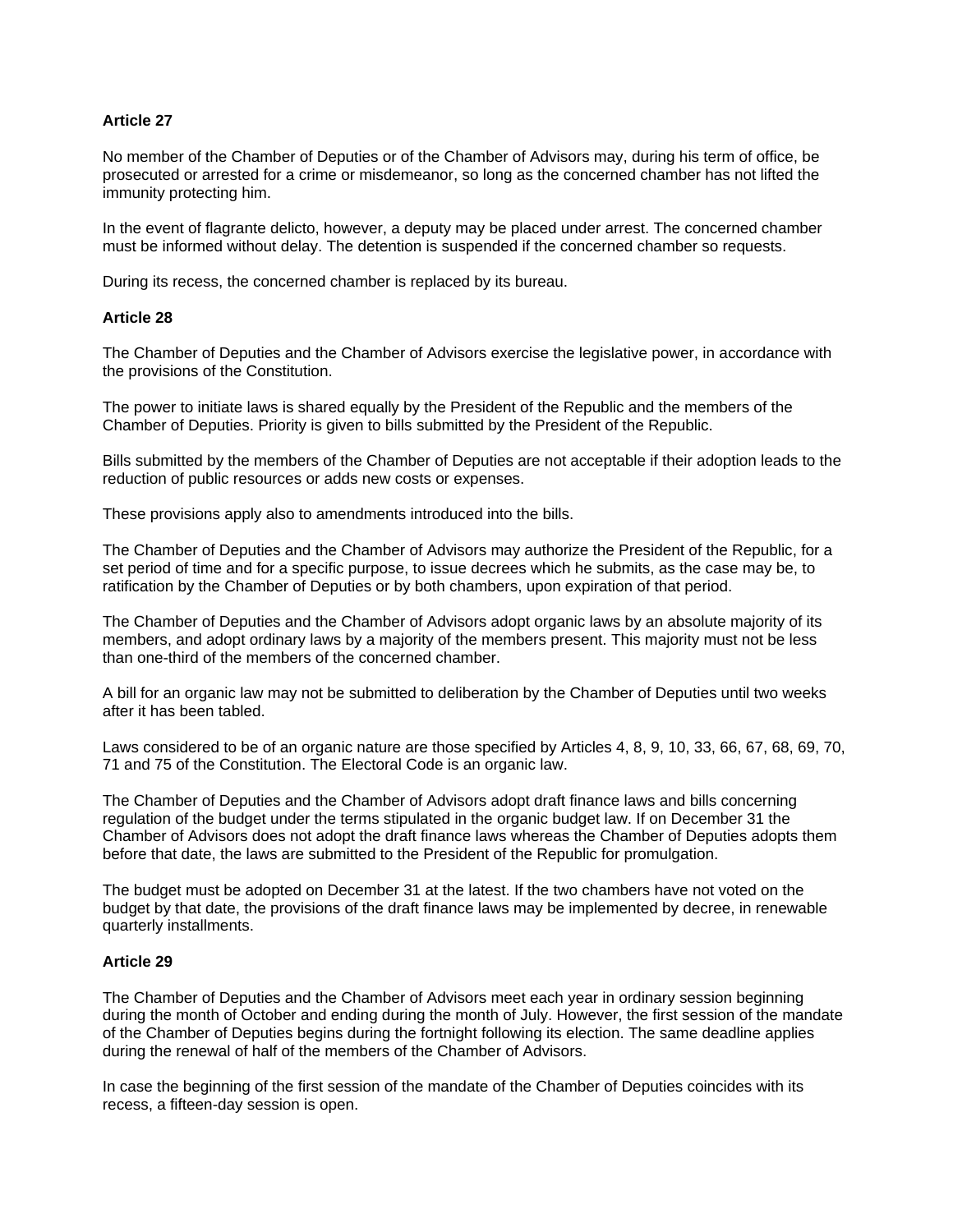During the summer recess, the Chamber of Deputies and the Chamber of Advisors meet in extraordinary session at the request of the President of the Republic or of the majority of the members of the Chamber of Deputies, to look into a specific agenda.

## **Article 30**

Both the Chamber of Deputies and the Chamber of Advisors elect, from among their members, standing committees which work without interruption, even during the recess of the two chambers.

Both the Chamber of Deputies and the Chamber of Advisors elect, from among their members, committees to examine the draft development plan, and other committees to examine the draft finance laws. Besides, each chamber elects, from among its members, a special committee for parliamentary immunity and a special committee for the drafting or modification of the internal regulations.

## **Article 31**

During the recess of the Chamber of Deputies and the Chamber of Advisors, the President of the Republic may issue decrees which will be submitted, as the case may be, for ratification by the Chamber of Deputies or by the two chambers, during the ordinary session following the recess.

## **Article 32**

The President of the Republic shall ratify treaties. Treaties concerning the State's borders, commercial treaties, treaties related to international organization, treaties concerning financial commitments of the State, as well as treaties including provisions of a legislative nature or relating to the status of persons, may be ratified only after being approved by the Chamber of Deputies.

Treaties come into force only following their ratification and provided they are applied by the other party. Treaties ratified by the President of the Republic and approved by the Chamber of Deputies have a higher authority than that of laws.

## **Article 33**

Bills presented by the President of the Republic shall be submitted, as the case may be, to the Chamber of Deputies or to both Chambers.

The President of the Chamber of Deputies shall notify the President of the Republic and the President of the Chamber of Advisors whenever a bill is adopted by the Chamber of Deputies. The notification shall be accompanied by the text adopted.

The Chamber of Advisors shall finish the examination of the bill adopted by the Chamber of Deputies within a maximum period of fifteen days.

If the Chamber of Advisors adopts the bill without introducing any amendments, the President of this Chamber shall submit the bill to the President of the Republic for promulgation, and shall inform the President of the Chamber of Deputies thereof. The notification shall be accompanied by the text adopted.

In case the Chamber of Advisors does not adopt the text within the period defined in paragraph 3 of the present article, the president of the Chamber of Deputies shall submit the bill adopted by the Chamber of Deputies to the President of the Republic for promulgation.

If the Chamber of Advisors adopts the bill with amendments, the President of the Chamber of Advisors shall submit the bill to the President of the Republic and informs the President of the Chamber of Deputies thereof.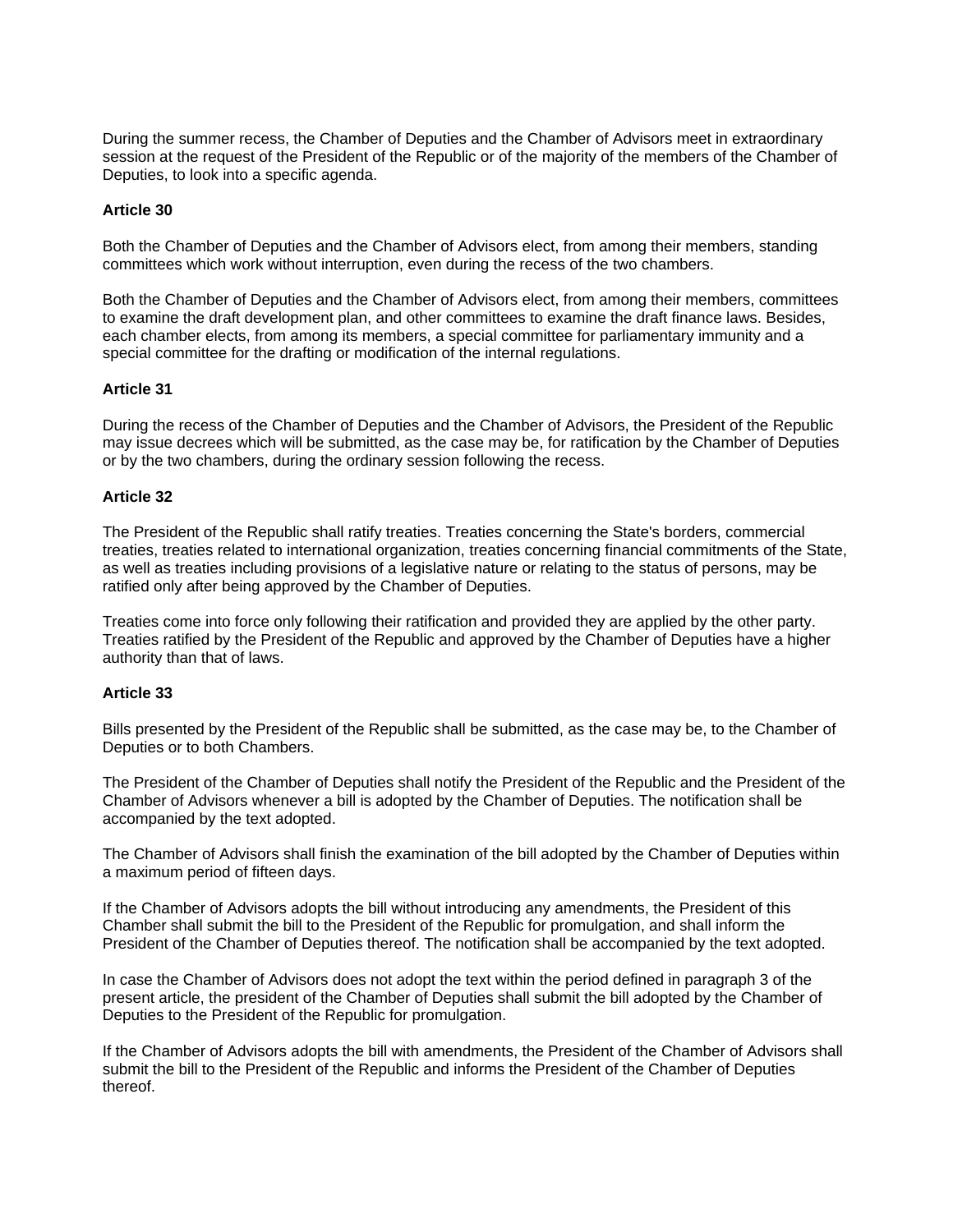A joint parliamentary committee composed of members of the two chambers shall be established, on a proposal from the government, with a view to preparing, within a week, a joint text approved by the government, including the provisions on which there is disagreement between the two chambers.

If there is agreement on a joint text, it shall be submitted to the Chamber of Deputies for final consideration within a week. However, the text may be amended only following approval by the government.

The President of the Chamber of Deputies shall submit to the President of the Republic, for promulgation, and as the case may be, either the bill that the Chamber has adopted without having accepted the amendments, or the bill as amended, in case of its adoption by the Chamber.

If the joint committee fails to agree on a joint text within the set period, the President of the Chamber of Deputies submits to the President of the Republic the bill adopted by this chamber for promulgation.

The procedures provided for in paragraphs 2 and 4 of the present article applies to the bills presented on the initiative of the members of the Chamber of Deputies. In case the Chamber of Advisors introduces amendments in it, a joint committee composed of members from the two chambers shall be established to draft, within a week, a joint text including the provisions on which there is disagreement. In case a joint text is adopted, this text shall be submitted to the Chamber of Deputies for final decision. In this case, paragraph 8 of the present article shall apply.

The recesses of the Chamber of Deputies and the Chamber of Advisors suspend the deadlines provided for in the present article.

The organization of the work of each of the two chambers is defined by law and by internal regulations. The law also defines relations between the two chambers.

## **Article 34**

Texts pertaining to the following are adopted in the form of laws:

- the general conditions for enforcing the Constitution, other than those to be specified by organic laws;
- the creation of different categories of public establishments and enterprises;
- citizenship, individual status and obligations;
- procedure before different orders of courts;

• identification of crimes and misdemeanors and the applicable sentences; identification of penal infractions subject to prison sentences;

• amnesty;

• the tax base, tax rates and tax collection procedures, except where the Finance and tax laws delegate specific powers to the President;

- the system of currency issuance;
- government borrowings and financial commitments;
- basic guarantees accorded to civilian and military officials.

The law sets the basic principles for the following:

. the system of property and real rights;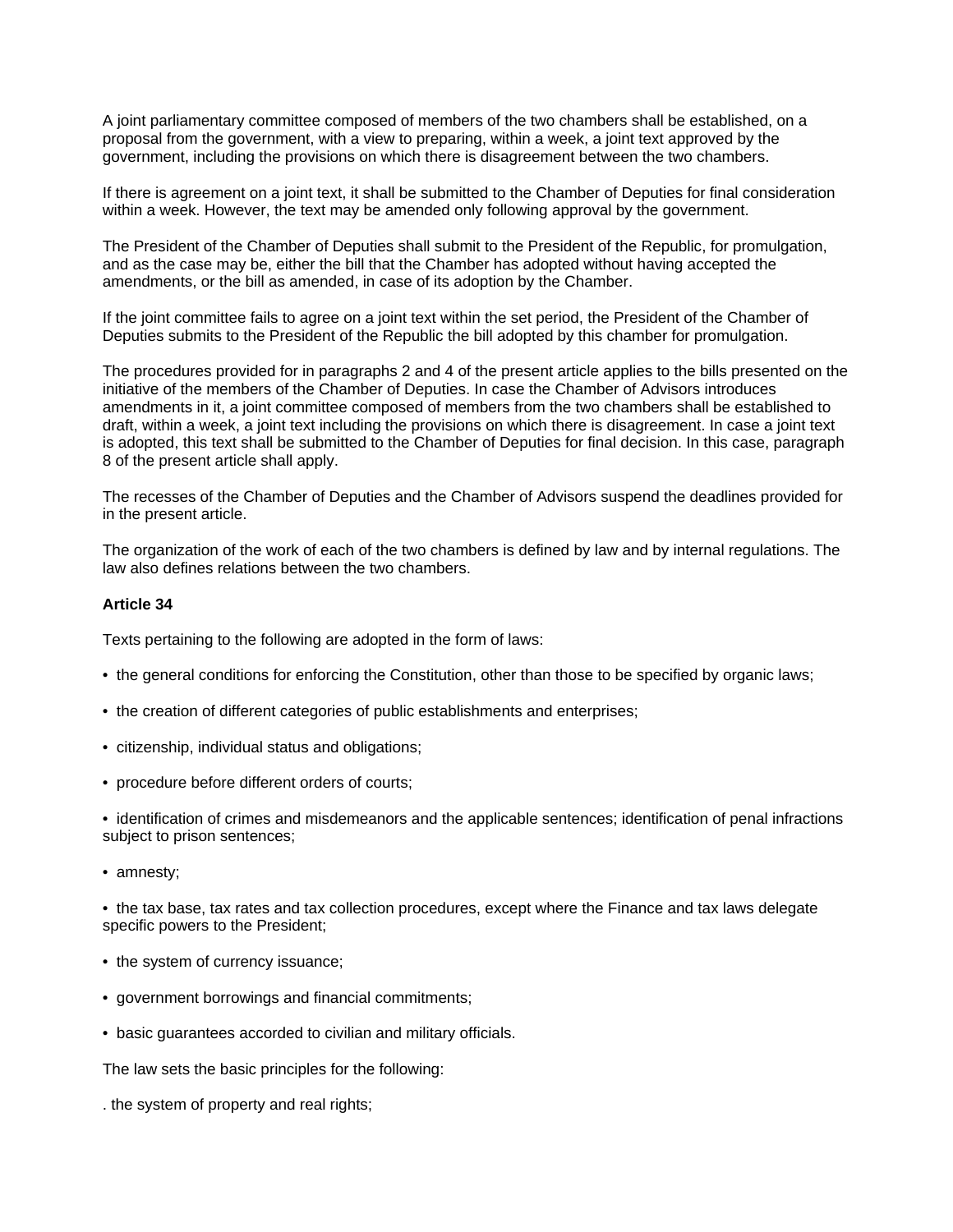. education;

. public health;

. labor law and social security.

## **Article 35**

Subjects other that those falling within the domain of the law come under the general regulatory power. Texts related to these subjects can be modified by decree upon recommendation by the Constitutional Council.

The above texts concerning these subjects can be amended by decree; such decrees must be submitted to the administrative court and adopted in accordance with its recommendations.

The President of the Republic may object to the inadmissibility of any bill or amendment presented in the field of general regulatory power. In this case, he submits the issue to the constitutional council, which hands down its decision within ten days of receiving it.

## **Article 36**

The development plan shall be approved by law.

The law authorizes state resources and expenditures under the terms specified in the organic budget law.

# **CHAPTER III**

## **The Executive Power**

## **Article 37**

The executive power is exercised by the President of the Republic, assisted by a Government headed by a Prime Minister.

Section I: The President of the Republic

## **Article 38**

The President of the Republic is the Head of State. His religion shall be Islam.

## **Article 39**

The President of the Republic shall be elected for a period of five years by universal, free, direct and secret ballot, and by an absolute majority of the votes cast, during the last 30 days of the presidential term.

In the event that such a majority is not reached during the first round, a second round shall be organized on the second Sunday following the ballot.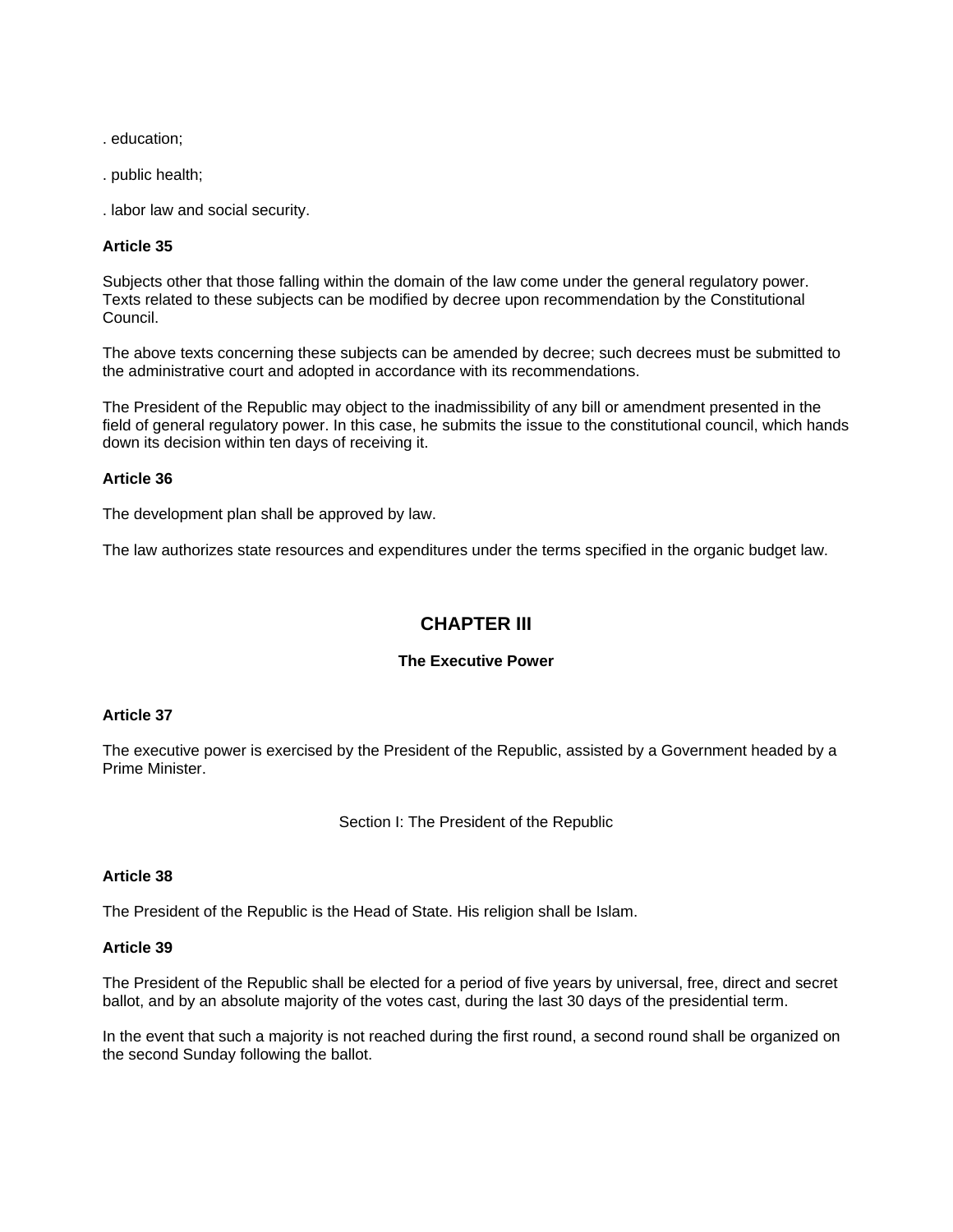Only the two candidates having obtained the highest number of votes in the first round shall be entitled to participate in the second round, taking into consideration any withdrawals, in accordance with the conditions set out in the Electoral Code.

In the event it is impossible to organize elections on a timely basis, due to war or imminent peril, the President's term of office may be extended by a law adopted by the Chamber of Deputies, until such time when elections can be organized.

The President of the Republic is re-electable.

## **Article 40**

May stand as a candidate for the presidency of the republic any Tunisian who has exclusively the Tunisian nationality and not possessing any other nationality, who is Muslim, and whose father, mother, and paternal and maternal grandfathers and grandmothers are all of Tunisian nationality without discontinuity.

In addition, the candidate shall, on the day he submits his candidacy, be at least 40 years of age and at most 75 years of age, and he shall enjoy all his civil and political rights.

Candidates shall be presented by a number of members of the Chamber of Deputies and municipal presidents, in accordance with the terms and conditions set out in the Electoral Code.

Candidacies are recorded on a specific register held by the Constitutional Council.

The Constitutional council decides on the validity of candidacies, proclaims ballot results and looks into requests submitted to it on this subject, in accordance with the provisions of the Electoral Code.

## **Article 41**

The President of the Republic is the guarantor of national independence, of territorial integrity, and of respect of the Constitution and the laws as well as the execution of treaties. He sees to the proper functioning of the constitutional public powers and assures the continuity of the state.

The President of the Republic enjoys judicial immunity in the exercise of his duties. He also enjoys such judicial immunity after the presidential term for all acts executed as part of the office.

## **Article 42**

The elected President of the Republic takes, before the Chamber of Deputies and the Chamber of Advisors meeting in common session, the following oath:

" I swear by God Almighty to safeguard the independence of the country and the integrity of its territory, to respect the Constitution and the law, and to watch scrupulously over the interests of the Nation ."

## **Article 43**

The official seat of the Presidency of the Republic is located in Tunis and its suburbs. Under exceptional circumstances, however, it can be moved temporarily to any other location within the national territory.

## **Article 44**

The President of the Republic is the Commander-in-Chief of the Armed Forces.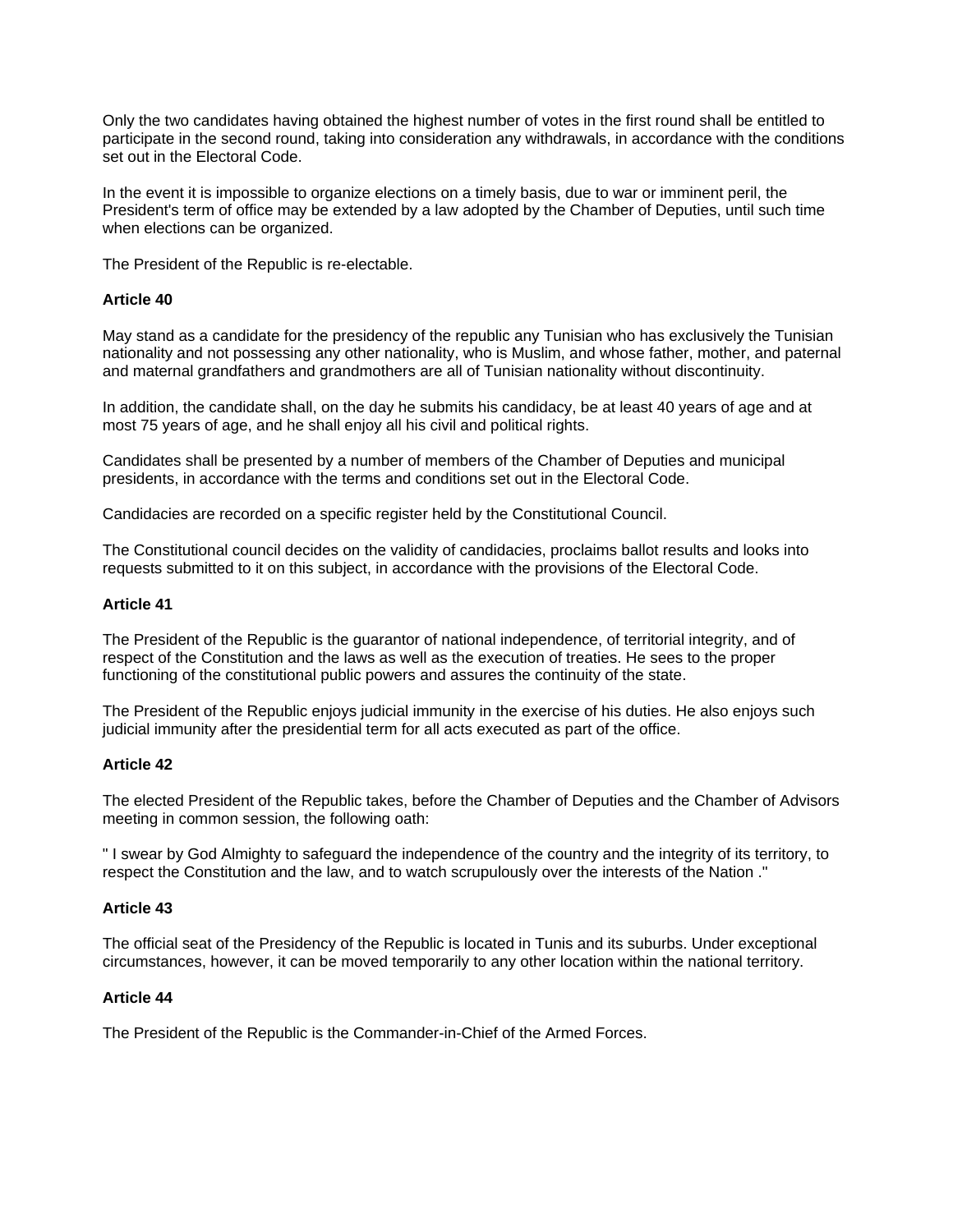The President of the Republic accredits diplomatic representatives to foreign powers, and the diplomatic representatives of other countries are accredited to him.

### **Article 46**

Should imminent peril menace the institutions of the Republic, threaten the security and independence of the country and obstruct the proper functioning of the public powers, the President of the Republic may take the exceptional measures necessitated by the circumstances, after consulting the Prime Minister, the President of the Chamber of Deputies and the President of the Chamber of Advisors.

He addresses, to that effect, a message to the people.

During this period, the President of the Republic may not dissolve the Chamber of Deputies, and no motion of censure may be presented against the Government.

These measures cease to bear effect as soon as the circumstances that produced them come to an end. The President of the Republic addresses a message to this effect to the Chamber of Deputies and to the Chamber of Advisors.

#### **Article 47**

The President of the Republic may submit to a referendum any bill that is of national importance and any questions that concern the country's vital interests, provided these bills and questions do not go against the Constitution.

When referendum results in the adoption of the bill, the President of the Republic shall promulgate it within two weeks of the date on which the results are announced.

The Electoral Code sets the methods whereby the referendum is held and the results are announced.

#### **Article 48**

The President of the Republic concludes treaties.

He declares war and concludes peace, with the approval of the Chamber of Deputies.

He has the power to exercise the right of pardon.

#### **Article 49**

The President of the Republic directs the general policy of the State, defines its basic options and informs the Chamber of Deputies accordingly.

The President of the Republic communicates with the Chamber of Deputies and the Chamber of Advisors directly or by message.

#### **Article 50**

The President of the Republic appoints the Prime Minister and, upon proposal by the Prime Minister, the other members of the government.

The President of the Republic presides over the Cabinet.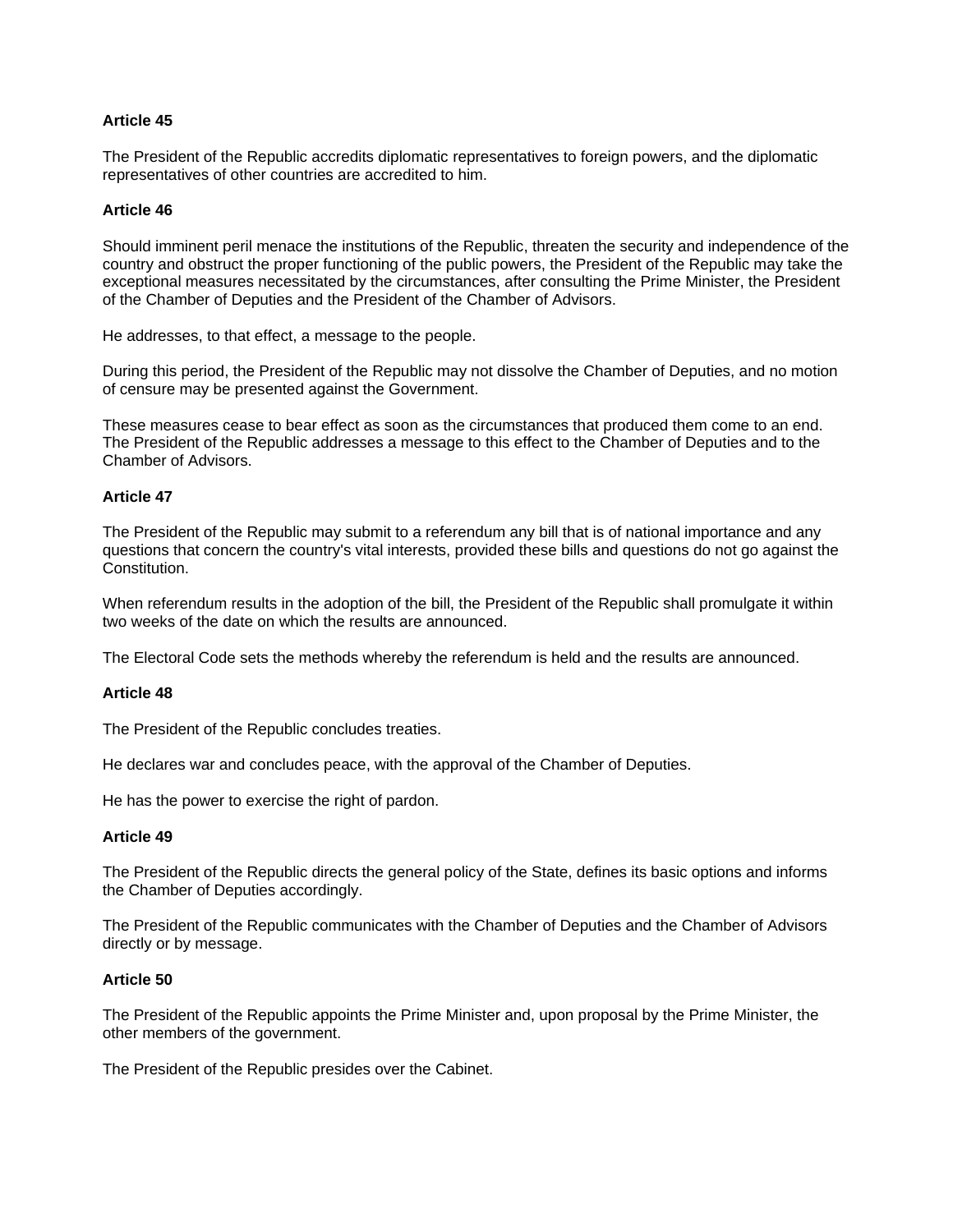The President of the Republic can put to an end the functions of the government or a member thereof, at his own initiative or upon the recommendation of the Prime Minister.

## **Article 52**

The President of the Republic promulgates constitutional, organic, and ordinary laws and makes sure they are published in the Official Gazette of the Republic of Tunisia no later than two weeks after he has received them from the President of the Chamber of Deputies or the President of the Chamber of Advisors, as the case may be.

During this period, the President may return the bill to the Chamber of Deputies for a second reading. If the bill is adopted by a two-thirds majority of the members of the Chamber of Deputies, it becomes law and is published within a second maximum two-week period.

During the time specified in paragraph 1 of this article and upon the advice of the Constitutional Council, the President of the Republic may send the bill, or some of its articles after modification, to the Chamber of Deputies for a further reading. Amendments are adopted by the Chamber of Deputies on the basis of the majority provided for in article 28 of the Constitution. Following this adoption, the bill is promulgated and published within a maximum period of fifteen days, starting from the date on which it was transmitted to the President of the Republic.

## **Article 53**

The President of the Republic sees to the enforcement of the laws, exercises the general regulatory power, and may delegate part of this power to the Prime Minister.

## **Article 54**

Bills are discussed by the Cabinet.

Decrees taking the form of regulations are countersigned by the Prime Minister and the government member concerned.

## **Article 55**

The President of the Republic appoints high civilian and military officials, on the recommendation of the Government.

The President of the Republic may delegate to the Prime Minister the power of appointment for some of these positions.

## **Article 56**

In case of temporary disability, the President may, by decree, delegate his powers to the Prime Minister, to the exclusion of the power of dissolving the Chamber of Deputies.

During such temporary disability of the President of the Republic, the government shall remain in place until the end of that disability, even if it is subject to a motion of censure.

The President of the Republic shall inform the President of the Chamber of Deputies and the President of the Chamber of Advisors regarding such temporary delegation of his powers.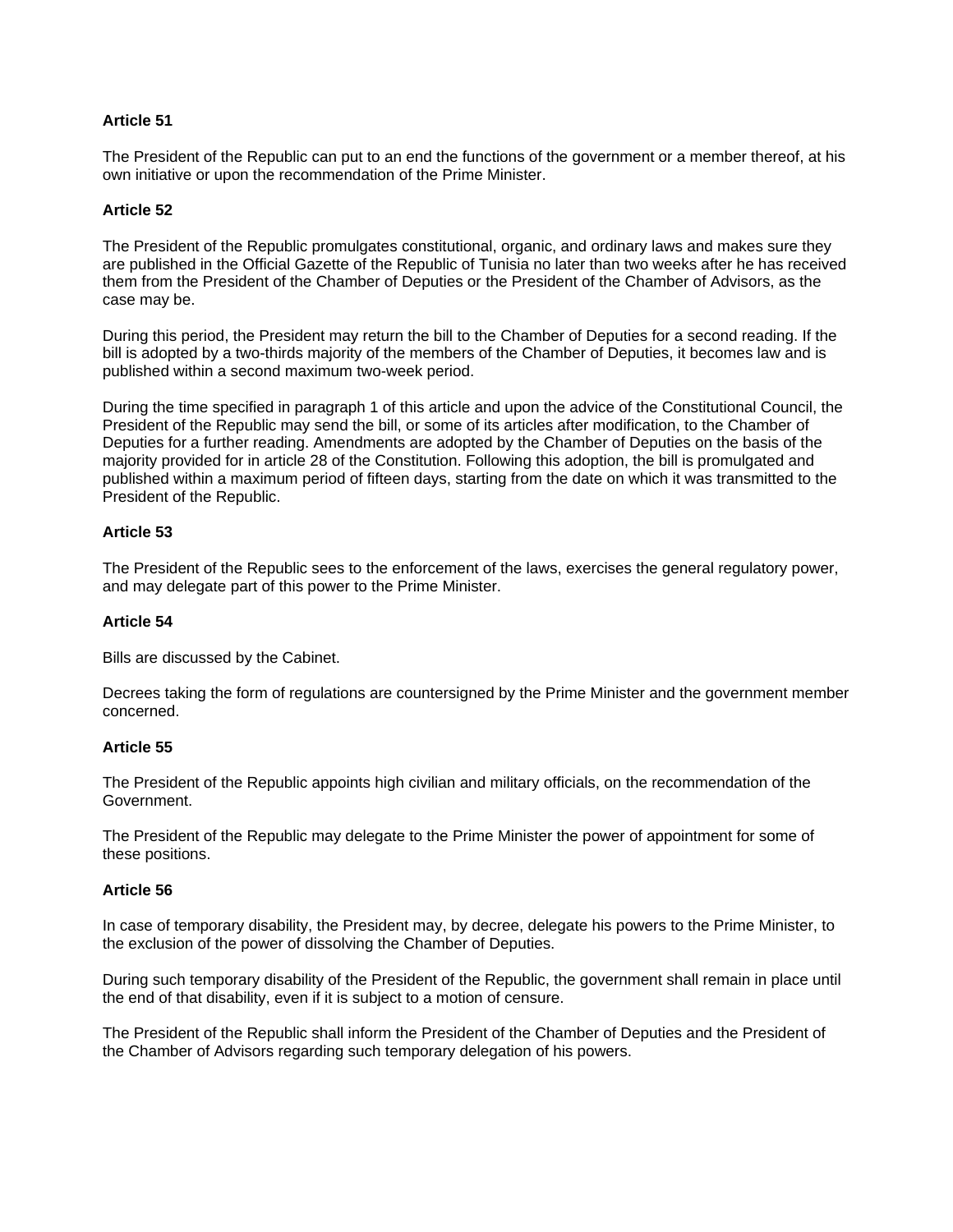Should the office of President of the Republic become vacant because of death, resignation, or absolute disability, the Constitutional Council meets immediately and certifies the definitive vacancy by an absolute majority of its members. It addresses a declaration to that effect to the President of the Chamber of Advisors and to the President of the Chamber of Deputies who shall immediately be vested with the functions of interim president of the republic for a period ranging from 45 to 60 days. If the definitive vacancy coincides with the dissolution of the Chamber of Deputies, the President of the Chamber of Advisors is vested with the functions of interim president of the republic for the same period.

The interim president of the republic shall take the constitutional oath before the Chamber of Deputies and the Chamber of Advisors meeting in common session, and, if need be, before the two bureaus of the two chambers. If the definitive vacancy coincides with the dissolution of the Chamber of Deputies, the interim president of the republic takes the constitutional oath before the Chamber of Advisors and, if need be, before its bureau.

The interim President of the Republic may not stand as candidate to the Presidency of the Republic, even in case of his resignation.

The interim President of the Republic exercises the powers of the President of the Republic, without, however, the possibility of resorting to referendum, dismissing the government, dissolving the Chamber of Deputies, or taking the exceptional measures provided for in Article 46.

During the period of interim presidency, no modification of the Constitution may take place, and no motion of censure may be presented against the government.

During the same period, presidential elections shall be held to elect a new President for a five-years term of office.

The new President of the Republic may dissolve the Chamber of Deputies and hold early legislative elections in accordance with the provisions paragraph 2 of article 63.

## Section II : The Government

#### **Article 58**

The Government makes sure that the general national policy is put into effect in accordance with the orientations and options defined by the President of the Republic.

#### **Article 59**

The Government is responsible to the President for its management.

#### **Article 60**

The Prime Minister directs and coordinates the work of the government. He replaces the President of the Republic, when necessary, in presiding over the Cabinet and any other Council.

#### **Article 61**

The members of the Government have the right of access to the Chamber of Deputies and to the Chamber of Advisors, as well as to their committees.

Any member of the Chamber of Deputies may address written or oral questions to the Government.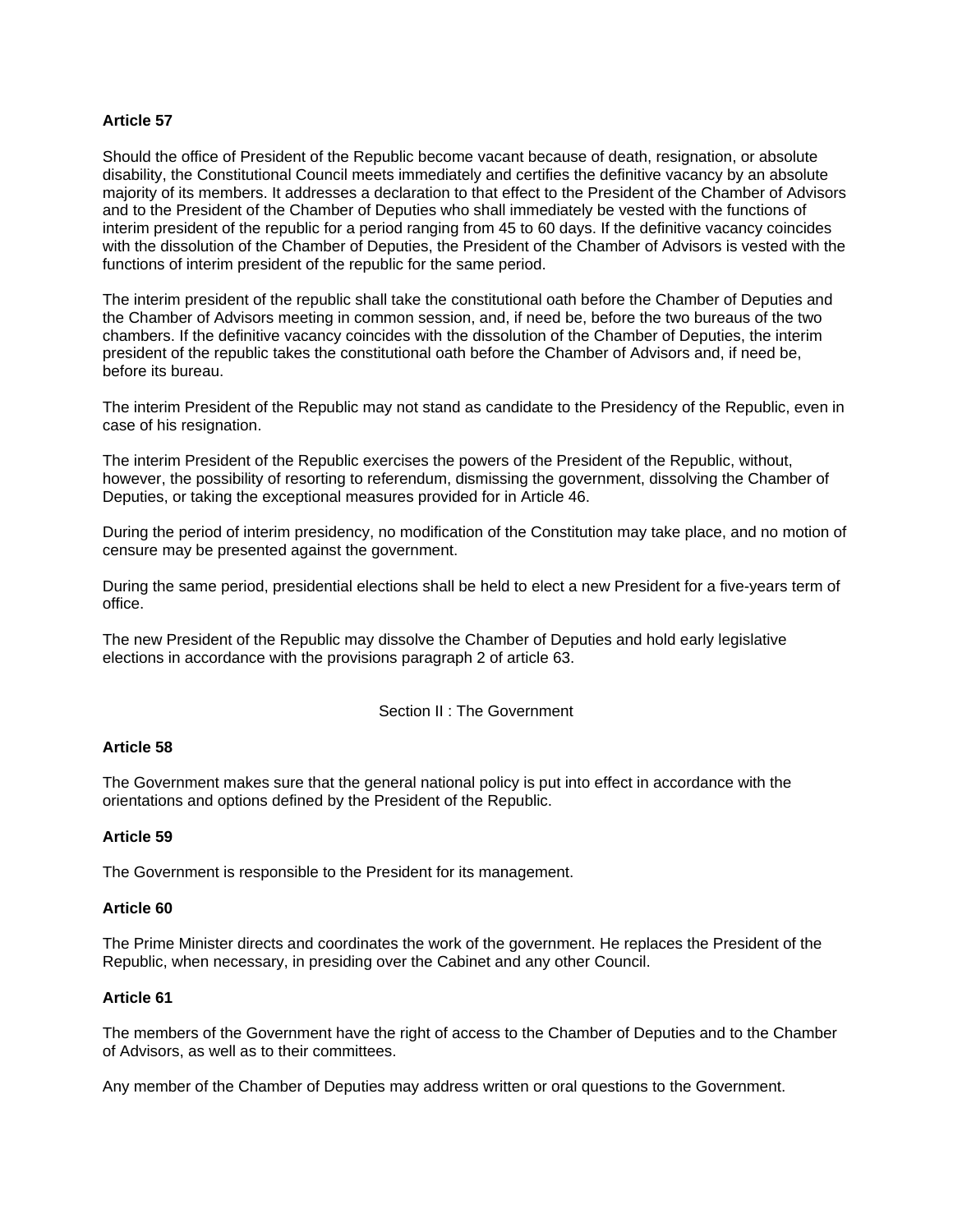A periodic session is devoted to oral questions by the members of the Chamber of Deputies and to answers by the Government. Such periodic session may also serve for a dialogue between the Chamber of Deputies and the Government, concerning sectoral policies. A session of the plenary meeting may also be devoted to answers to oral questions on current issues.

## **Article 62**

The Chamber of Deputies may, by voting on a motion of censure, call into question the responsibility of the government, if it finds that the government is not following the general state policy and the fundamental options provided for in Articles 49 and 58.

The motion of censure is not admissible unless it is warranted and signed by at least one-third of the members of the Chamber of Deputies. The vote may not be taken until 48 hours after the submission of the motion of censure.

When a motion of censure is adopted by an absolute majority of the members of the Chamber of Deputies, the President of the Republic accepts the resignation of the government presented by the Prime Minister.

## **Article 63**

If the Chamber of Deputies adopts a second motion of censure by a two-thirds majority during the same legislative period, the President of the Republic may either accept the government's resignation or dissolve the Chamber of Deputies.

The decree dissolving the Chamber of Deputies must call for the calling of new elections within a maximum period of thirty days.

If dissolution is pronounced according to the terms of paragraph 1 of this article, the President may issue executive orders which must then be submitted for ratification by the Chamber of Deputies and the Chamber of Advisors, as the case may be.

The newly-elected Chamber must then meet within the eight days following the announcement of the results of the vote.

## **CHAPTER IV**

## **The Judicial Power**

## **Article 64**

Judgments are rendered in the name of the People and carried out in the name of the President of the Republic.

## **Article 65**

The judicial authority is independent. In exercising their functions, judges are subject only to the authority of the law.

## **Article 66**

Judges are appointed by Presidential decree on the recommendation of the Higher Magistracy Council. The modalities of their recruitment are set by law.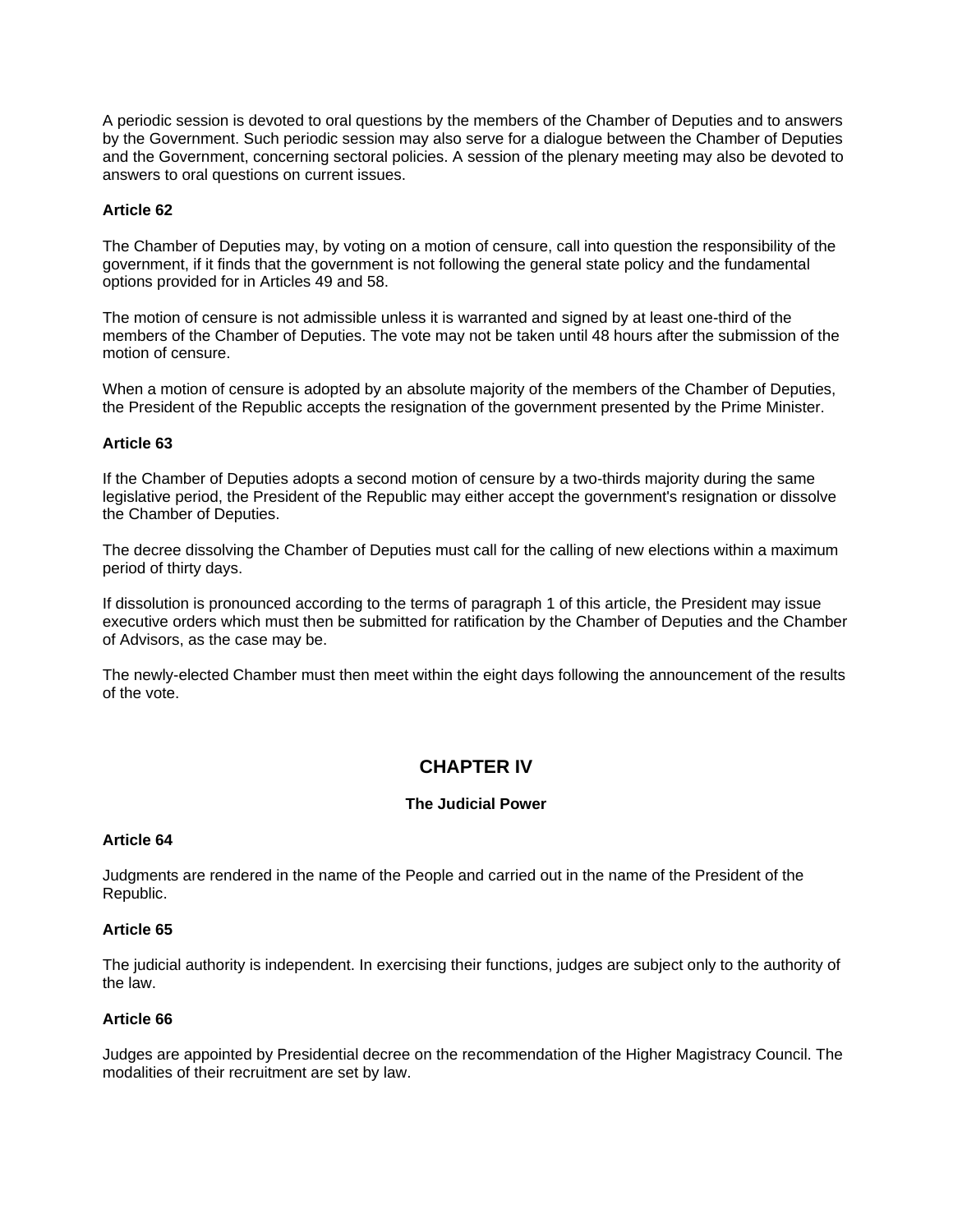The Higher Magistracy Council, whose composition and powers are defined by law, ensures respect of the guarantees granted to judges regarding appointment, promotion, transfer and discipline.

# **CHAPTER V**

## **The High Court**

## **Article 68**

The High Court meets in case of high treason committed by a member of the government. The jurisdiction and composition of the high court, and the procedures applicable before it, are specified by law.

# **CHAPTER VI**

## **The State Council**

## **Article 69**

The State Council is composed of two bodies:

1) The Administrative Court,

2) The Audit Office

The organization of the State Council and its two bodies are set by law, as are the jurisdiction of these bodies and the procedures applicable before them.

## **CHAPTER VII**

## **The Economic and Social Council**

## **Article 70**

The Economic and Social Council is an advisory body regarding economic and social matters. Its composition and relations with the Chamber of Deputies and the Chamber of Advisors are determined by law.

# **CHAPTER VIII**

## **Local Authorities**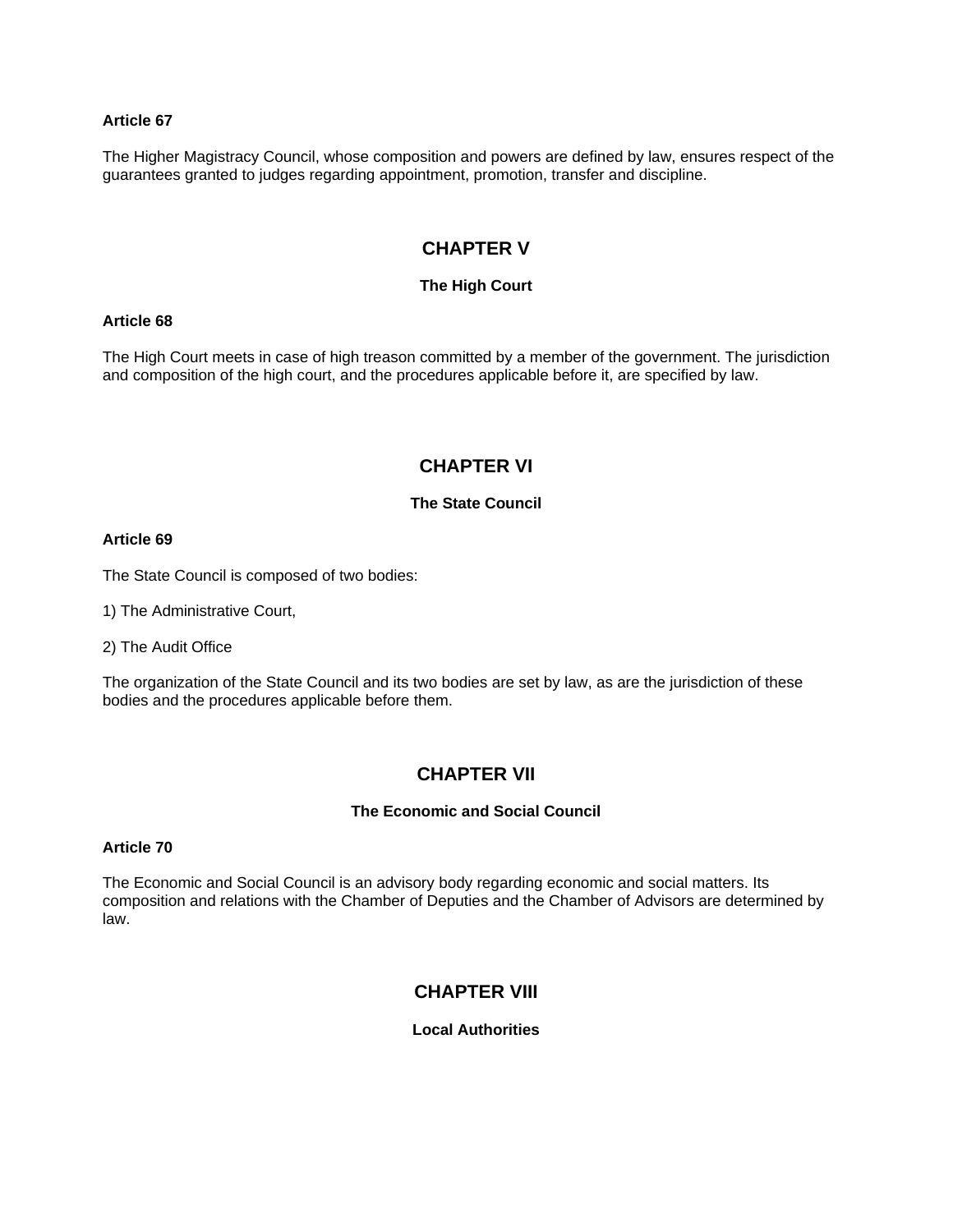Municipal councils, regional councils and the structures to which the law gives the quality of local authority, manage local affairs according to the terms set by law.

# **CHAPTER IX**

## **The Constitutional Council**

## **Article 72**

The Constitutional Council looks into bills submitted to it by the President of the Republic to ensure their conformity with the Constitution. It is mandatory to submit to the Constitutional Council bills for organic laws, bills specified in article 47 of the Constitution, and bills regarding the general methods of application of the Constitution, nationality, personal status, obligations, definition of crimes and misdemeanors and the applicable sentences, procedures before the different orders of courts, amnesty, and the basic principles of the system of ownership and real rights, education, public health, labor law and social security.

Similarly, the President of the Republic must submit to the Constitutional Council the treaties stated in article 2 of the Constitution.

He may also submit to it any question concerning the organization and functioning of the country's institutions.

The Constitutional Council shall rule on appeals relating to the election of members of the Chamber of Deputies and the Chamber of Advisors. It shall check the validity of referendum procedures, and shall announce the results thereof.

## **Article 73**

Bills emanating from the President of the Republic are presented to the Constitutional Council before being put before the Chamber of Deputies or submitted for referendum.

During the term set in article 52 of the Constitution for promulgation and publication, the President submits to the Constitutional Council any changes made in the substance of the bills adopted by the Chamber of Deputies and previously submitted to the Constitutional Council in accordance with the provisions of this article. He informs the Chairman of the Chamber of Deputies thereof.

In this case, the above-mentioned deadline is suspended until the Constitutional Council has made its recommendation to the President of the Republic; the period of such suspension must not exceed one month.

## **Article 74**

Following their adoption, the President of the Republic submits to the Constitutional Council the bills proposed by the deputies, within the deadlines for promulgation and publication stipulated in article 52, in the cases where the submission of bills to the Council is mandatory according to the terms of article 72. He informs the Chairman of the Chamber of Deputies thereof.

In this case, the provisions of paragraph 3 of article 73 shall apply.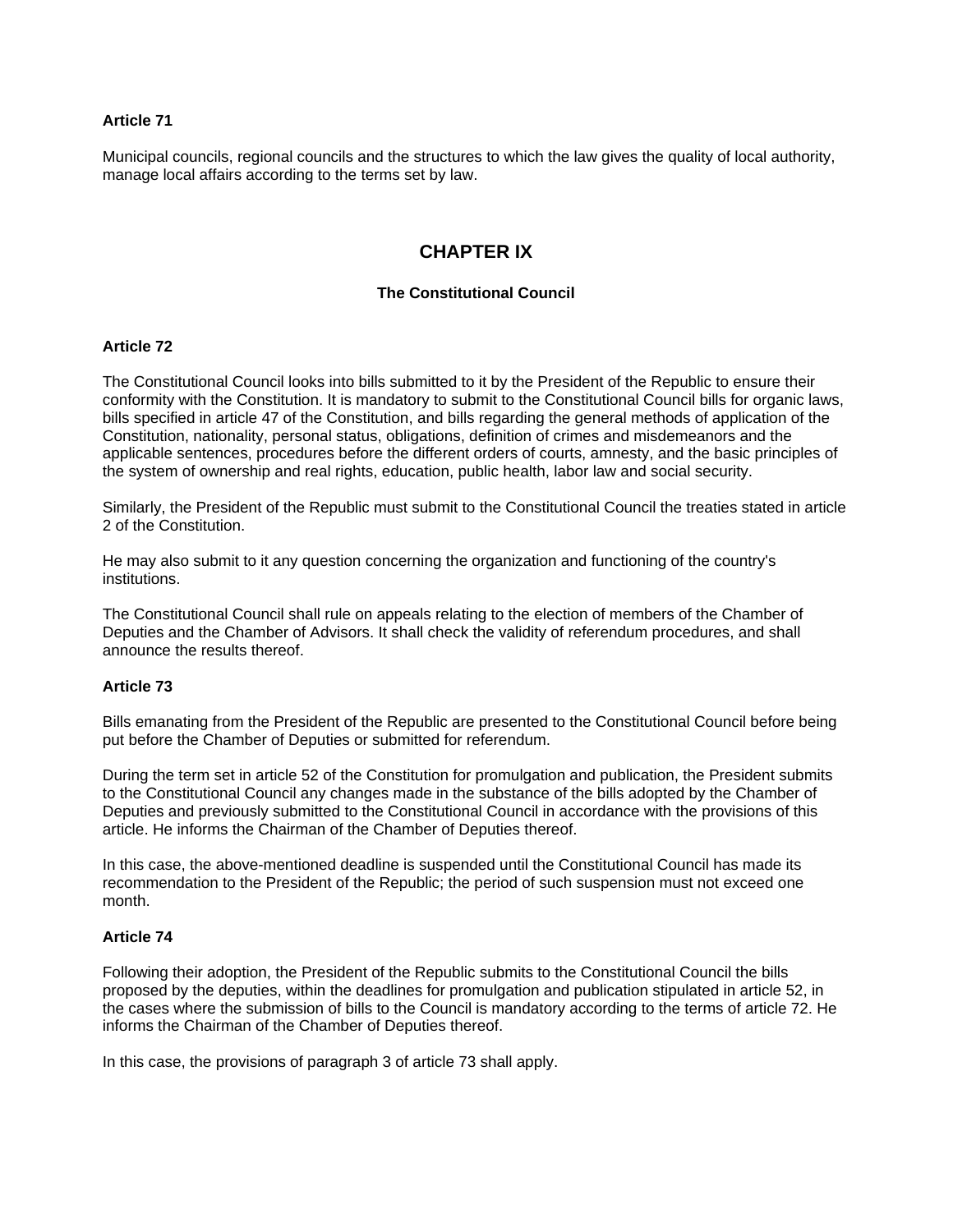The internal regulations of the Chamber of Deputies and of the Chamber of Advisors shall be submitted to the Constitutional Council before applying them, so as to check their conformity with the constitution.

## **Article 75**

The opinion of the Constitutional Council must be substantiated. They must be respected by all public authorities unless they concern the issues stipulated in paragraph 3 of article 72 of the Constitution.

The President of the Republic sends to the Chamber of Deputies and to the Chamber of Advisors the bills examined by the Constitutional Council, in accordance with the provisions of paragraph 1 of article 73 of the constitution, along with a copy of the opinion of the Constitutional Council.

The President of the Republic sends to the Chamber of Deputies a copy of the opinion of the Constitutional Council in the cases provided for in paragraph 2 of article 73 and paragraph 1 of article 74 of the constitution.

The decisions of the Constitutional Council in matters concerning elections are final and may not be appealed.

The Constitutional Council is composed of nine members having a confirmed competence, irrespective of the age. Four of them, including the president, are appointed by the President of the Republic, and two by the President of the Chamber of Deputies, for a period of 3 years renewable twice. Three members are appointed in their capacity: the first president of the Court of Cassation, the first president of the Administrative Court and the first president of the Audit Office.

The members of the Constitutional Council may not exercise governmental or parliamentary functions. Nor may they hold positions of political or trade union responsibility, or be involved in activities which might compromise their impartiality or independence. When necessary, the law defines the other cases of nonplurality of offices.

In addition, the law defines the guarantees provided for the members of the Constitutional Council which are necessary for the discharge of their functions, as well as the rules of functioning and the procedures of the Constitutional Council.

# **CHAPTER X**

## **Amendment to the Constitution**

## **Article 76**

The initiative to amend the Constitution may be taken by the President of the Republic or by no less than one-third of the members of the Chamber of Deputies, provided the amendment does not undermine the republican form of the State.

The President of the Republic may put to a referendum proposals for revision of the Constitution.

## **Article 77**

The Chamber of Deputies studies the proposed revision following a resolution adopted by absolute majority, after identification of the purpose of the amendment and its study by an ad hoc committee.